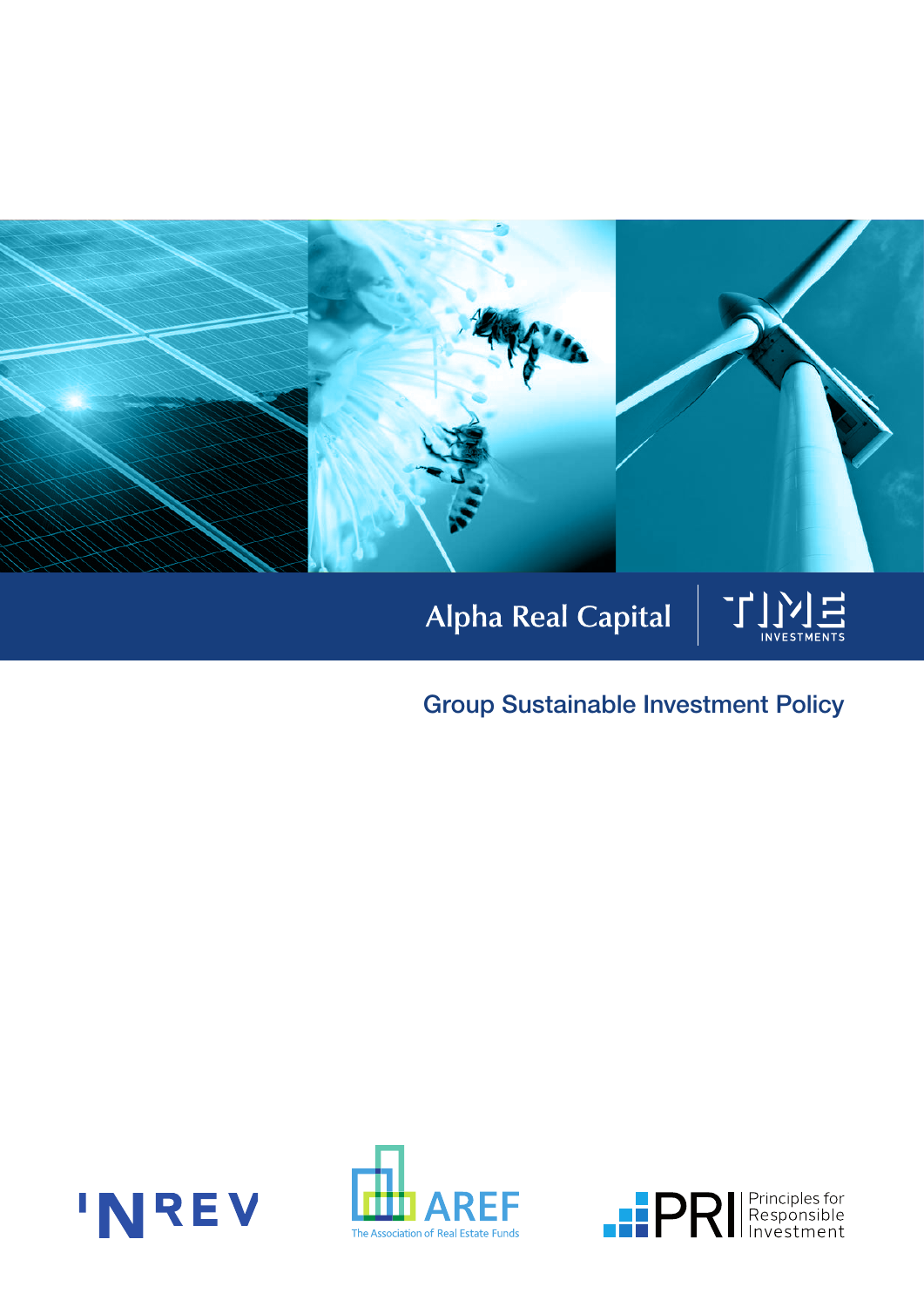

### Group Sustainable Investment Policy

### Our approach

Sustainability is a core component of our investment philosophy as well as our business strategy. Prioritising responsible investment aligns with the long-term nature of the financial assets in which our funds invest and the relationships we look for with our investment partners.

We believe that identifying, measuring and managing Environmental, Social and Governance (ESG) factors can play an important role in ensuring attractive risk-adjusted returns over the long term. Integrating sustainability within our investment process not only enhances risk management but in some cases allows us to quantify benefits through which we are able to assess our contribution to the broader sustainability agenda.

We believe that many assets in which our funds invest help us face the challenge of climate change and exhibit strong alignment with several of the UN Sustainable Development Goals. We constantly seek to better understand the concerns and meet the aspirations of our stakeholders with respect to sustainability.

#### Our commitments

- To ensure ESG factors are fully integrated in our investment process, from initial appraisal through to Investment Committee and ongoing management
- To seek to identify, measure and manage ESG-related risks, and where possible, benefits
- To incorporate sustainability in our engagement with stakeholders
- To continuously seek improvement in our ability to gather and disclose relevant data
- To promote a culture focused on sustainability
- To regularly consider and report our progress on sustainability issues

#### Definitions<sup>1</sup>

Environmental Factors: Issues relating to the quality and functioning of the natural environment and natural systems, identified or assessed in responsible investment processes.

Social Factors: Issues relating to the rights, well-being and interests of people and communities, identified or assessed in responsible investment processes.

Governance Factors: Issues relating to the governance of companies and other investee entities, identified in responsible investment processes.

#### About us

Alpha Real Capital LLP ('Alpha') is a specialist real assets investment manager focused on secure income strategies. We provide market leading and innovative real asset solutions across a range of investments such as commercial ground rents, UK renewable infrastructure, social real estate and secured lending, combining operational real estate expertise and fixed income skills.

TIME Investments ('TIME') is a subsidiary of Alpha. TIME provides investment solutions for private investors, family offices and wealth managers, alongside Alpha which provides investment solutions for large institutional investors. Together, Alpha and TIME (the 'Group') has a 160 plus strong professional team with over £4 billion of assets under management, including capital commitments. We look for long-term relationships with our investment partners, tenants, lenders and other stakeholders.

We are a signatory to the UN Principles for Responsible Investment and are committed to delivering sustainable investment returns in a way that delivers positive environmental, social and economic benefits.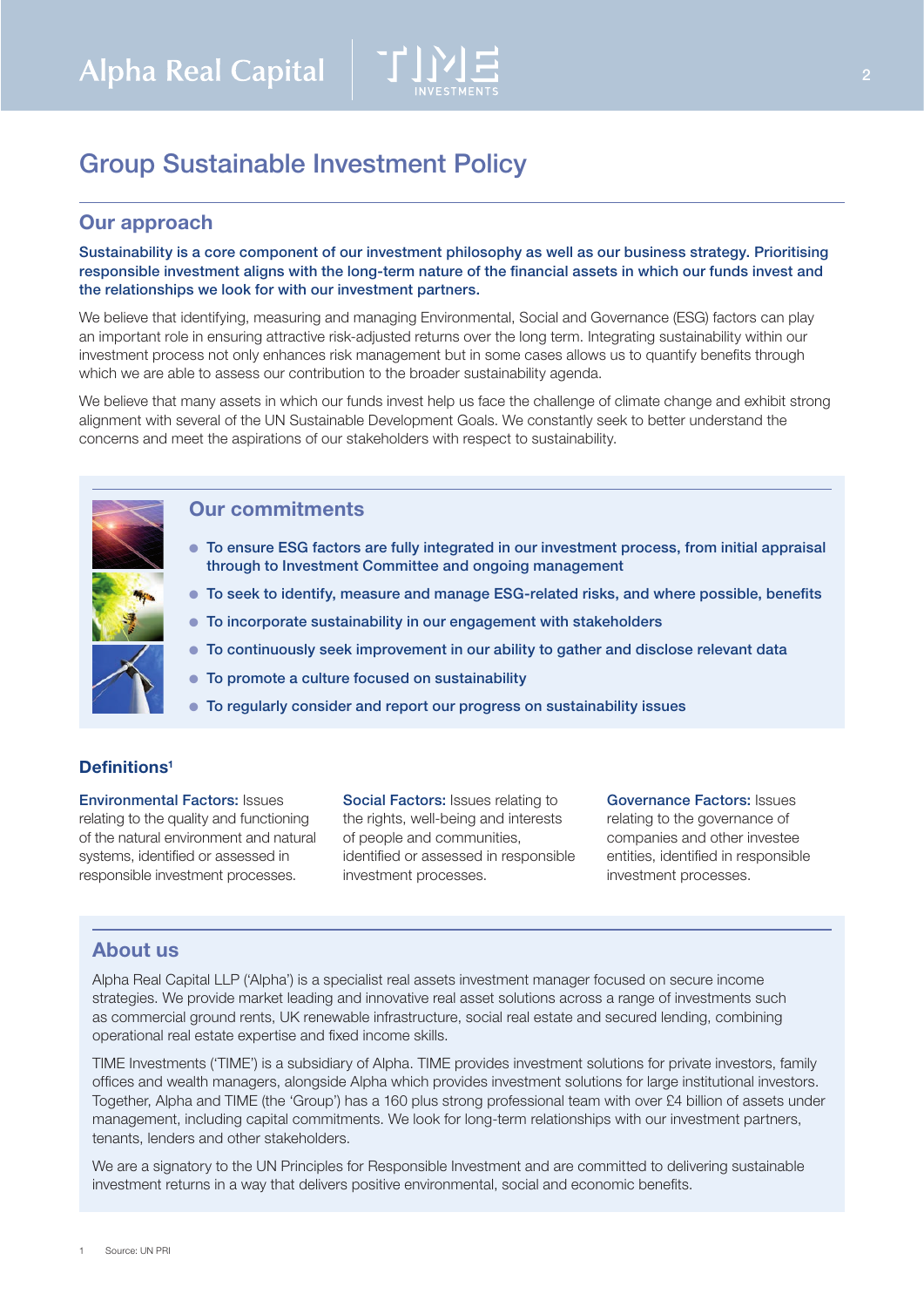

#### Delivering on sustainability

#### Management focus

The senior management team has long believed in the importance of sustainable investment. Our funds have been directly investing in renewables and social infrastructure for many years, and ESG factors are at the core of our investment process and decisionmaking. The senior team is committed to taking further steps to improve sustainability at firm, fund and asset level as well as continuing to enhance disclosure over time.

#### **Strategies**

Many of the Group's investment strategies have inherently strong ESG credentials, for example social infrastructure including housing, healthcare and education, renewables infrastructure and forestry. As our funds invest directly into ESG-positive investments, what we say is what we do. Given the breadth of sectors and assets in which our funds invest, our approach is tailored to the particular characteristics of each investment. We are continuously seeking improvements to the way we identify, measure and manage these factors.

#### ESG Committee

We have created an ESG Committee which draws on a broad range of expertise from across the Group and offers guidance on best practice.

Chaired by the CIO, the ESG Committee is focused on idea generation and the subsequent execution of initiatives, as well as adopting a philosophy of continuous improvement for the existing sustainable investment framework.

#### **Skills**

Our funds have a long track record of direct investment in assets such as renewables, infrastructure and social infrastructure, which has allowed us to develop a deep and practical understanding of ESG issues. This transferable expertise is now applied across all asset sectors. We are committed to continuing to develop and broaden sustainable investing expertise across the firm in the belief that sustainability is everyone's responsibility, not just that of a few individuals.

#### UN Principles for Responsible Investing

The Group subscribes to the following:

- i) We incorporate ESG issues into our investment analysis and decision making processes
- ii) We are active owners and incorporate ESG issues into our ownership policies and practices
- iii) We seek appropriate disclosure on ESG issues by the entities in which we invest
- iv) We promote acceptance and implementation of these principles within the investment industry
- v) We work together to enhance our effectiveness in implementing these principles; and
- vi) We report on our activities and progress towards implementing these principles

#### Monitoring and management

We use a range of tools to monitor and manage the sustainability characteristics of managed assets, including:

MSCI Climate VaR: measures the carbon intensity of real estate assets under various climate change scenarios

SDGs: We evaluate managed assets against UN Sustainable Development Goals.

Loop: Calculates the social value in £ that can be attributed to a social infrastructure portfolio

Ratings: For care or educational assets, we regularly review CQC and Ofsted ratings

Real Estate: We instruct surveyors to report on Minimum Energy Efficiency Standards, EPC, BREEAM and other environmental ratings, where appropriate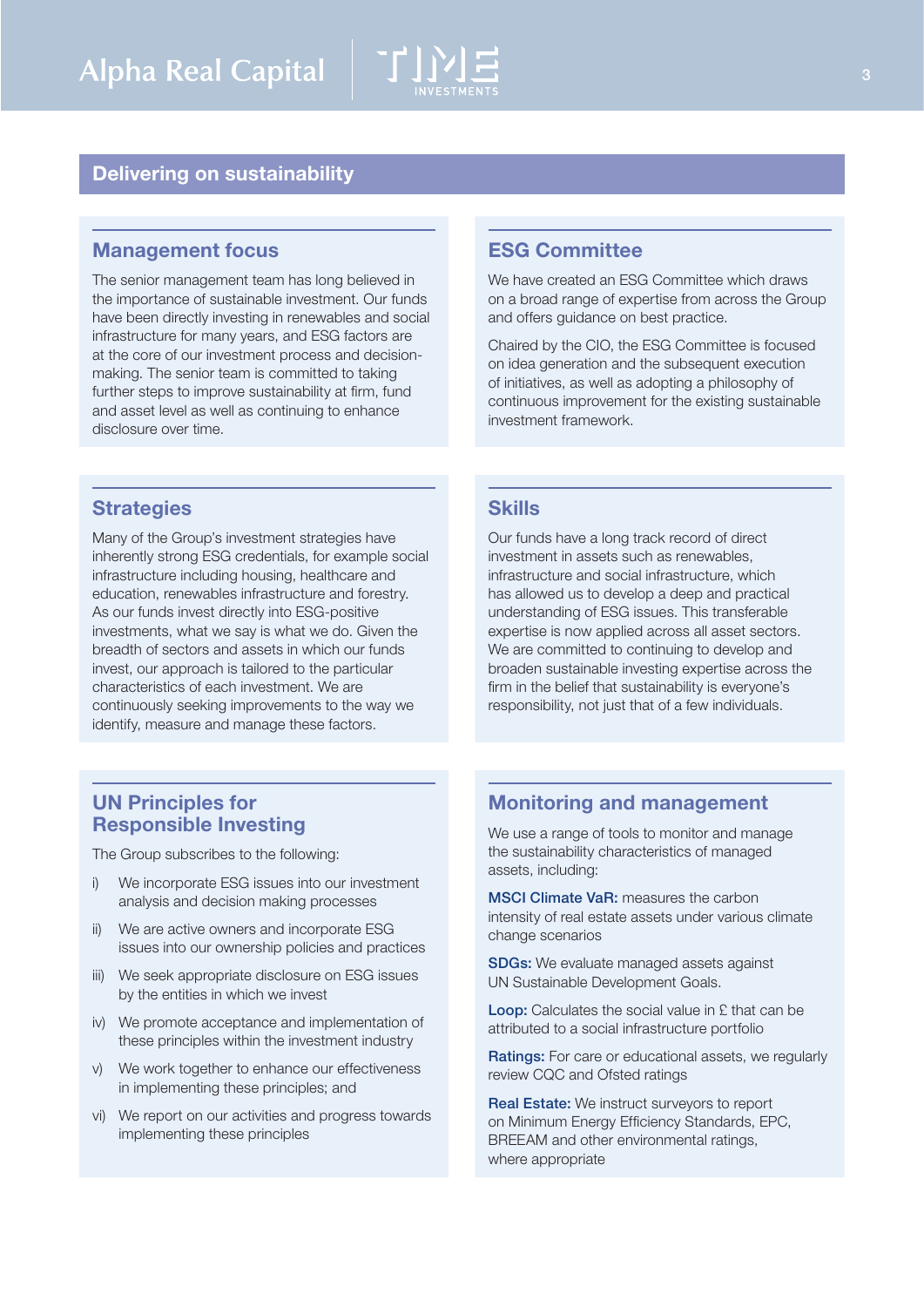

### A holistic approach to sustainability

#### Firm level

As a firm, we believe it is important for us to understand and articulate our own sustainability footprint, and the improvements we can make on our journey towards carbon net zero. We have already made progress in areas such as waste recycling and energy efficiency and have plans to do more.

We promote Diversity and Inclusion (see Diversity and Inclusion policy) and encourage staff to contribute positively in the community (see Charity Volunteering policy). We have a zero-tolerance approach to modern slavery in our organisation and in any company with which we do business.

Alpha is authorised by the FCA as a full-scope Alternative Investment Fund Manager and has two independent non-executive directors on its Board. Our institutional business has an annual AAF 01/16 assurance report from BDO covering governance, internal controls and procedures. As a member of INREV, Alpha seeks to follow its guidelines on industry best practice.

#### Fund level

All investments across all funds adhere to this Sustainable Investing policy. We apply common standards in relation to the assessment of ESG factors including negative sector screens<sup>2</sup>.

There is a common Investment Committee across all funds which provides detailed scrutiny and a rigorous approach, including a quantitative analysis of risks and benefits where possible.

There may be assessment of additional ESG factors or responsible investment practices present at fund level, depending on investor preferences and nature of the investments being made. For example, in certain asset classes we look to benchmark transactions with a view to identifying a "green" premium or discount.

#### Asset level

Real Estate: We recognise that the way in which buildings are designed, built, managed and occupied can significantly influence their impact on the environment and affected communities. Our ESG due diligence process aims to identify, measure and manage such risks, for example the potential impact of climate change. We are proactive in engaging with relevant stakeholders and managing local community relations.

Social Infrastructure: Social infrastructure describes physical assets across a range of sectors such as healthcare, housing and education which deliver tangible and quantifiable societal benefits that help to address the S of ESG. Our funds aim to increase capacity through financing modern, purpose-built regulation-compliant infrastructure, while delivering a positive outcome for the local community and investors. Our ESG due diligence process in this sector also incorporates our Real Estate process, as detailed above.

Renewable Infrastructure: Our funds invest directly in UK renewable infrastructure with a focus on wind and solar. These assets exhibit inherently strong environmental benefits which we measure in terms of average UK household energy consumption and CO2 emissions. Our ESG due diligence also incorporates thorough analysis of legal, operational and environmental risks as well as engagement with local communities.

Infrastructure equity: The UK Infrastructure Income Fund invests in bridges, roads, rail networks, hospitals and renewable energy. Investments in the fund undergo detailed analysis including assessment of ESG characteristics and are reviewed by the Group Investment Committee.

Forestry: Our funds invest directly into forestry assets which deliver strong ESG benefits including increasingly being recognised as an important component in the fight to mitigate climate change. Forests also provide strong ESG benefits within their local area such as protecting and promoting biodiversity and contributing to clean water within the surrounding ecosystem. All our woodlands are managed in an environmentally appropriate, socially beneficial and economically viable manner to achieve the Forestry Stewardship Council (FSC) certification. Investments in the fund undergo detailed analysis which is reviewed by the Group Investment Committee.